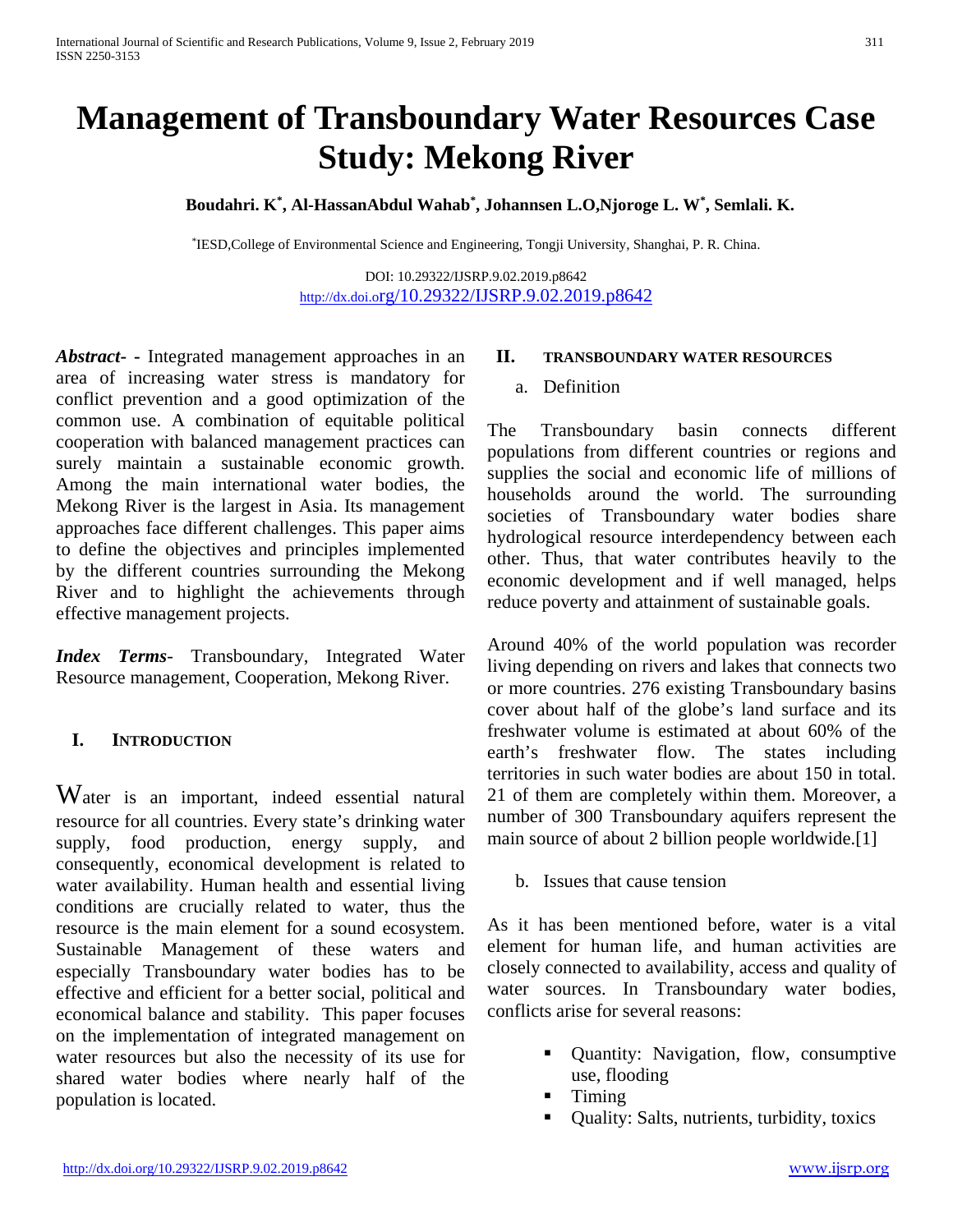Infrastructure: Dams, electricity generation, treatment plants

Over 145 treaties were analyzed and the main source of conflict remains the hydroelectric power and water consumption[2].



Figure 1: Distribution of conflict sources in Transboundary water bodies [3]

While creating room for concern, disagreement, and conflict, they embed opportunities for cooperation and economic development as well as security and peace awareness. However, the great potential of Transboundary waters could be well controlled by better management practices, and thereby reduces impacts to reduce or solve conflicting.

#### **III. TRANSBOUNDARY WATER MANAGEMENT**

a. Facts

Over the past decades, nations seek to adopt Transboundary water management in order to resolve water conflicts of interest. For instance, dam projects with downstream impacts, extreme climate conditions, irregular rainfall seasons or flood instigates communities to share issues and solutions. Thus different nations communicate to adopt a good management practice for meeting expectations and achieving goals. A good communication containing integrated water management encourages healthy watershed areas. The key factor of how water resources can be shared by different nations is agreements resulting from negotiations. However reaching common goals is a challenging matter due to differences between policies or regulations from a state to another as well as the multiple expectations and urgent needs. According to United Nations standards, cooperation between nations is the typical Transboundary management requirement, a suitable fair and legal institutional work structure, as well as common approaches for planning and sharing both the costs and benefits of water management.

## b. Objectives

The primary objectives of Transboundary water management agreements are:

- **Maximum Utilization of the watersheds**
- Conflict Prevention
- Maintaining ecological sustainability

## **IV. MANAGEMENT PRINCIPLES**

The Transboundary water resource management counts numerous principles. We discuss in this part the principles that are recognized by international management treaties and conventions. These principles form the basis of the "1966 Helsinki Rules on the Uses of the Waters of International Rivers hereinafter Helsinki Rules and the 1997 UN Convention on Non-Navigational Uses of International Watercourses hereinafter UN Watercourses Convention". [4][3][5]

**The Theory of Limited Territorial Sovereignty:** basically a theory of assertion of freedom. Each community has a part in the shared water resource streaming through its territory. The utilization of this shared river has to respect the rights and concerns of other states. This theory is well known as the 'theory of sovereign equality and territorial integrity'. This principle enhances fairness and recognizes the rights of every country surrounding the stream. Location equity especially between upstream and downstream regions is one of the main interests of this theory. [3]

In recent years, a majority of treaties for fair sharing of territorial resources have adopted the principles of equitable and reasonable use of these resources. These principles also put across an obligation that users are not to cause significant harm to the shared resources. An example of such treaty is the Mekong River basin (Article 4-7) 1995 Agreement. [3]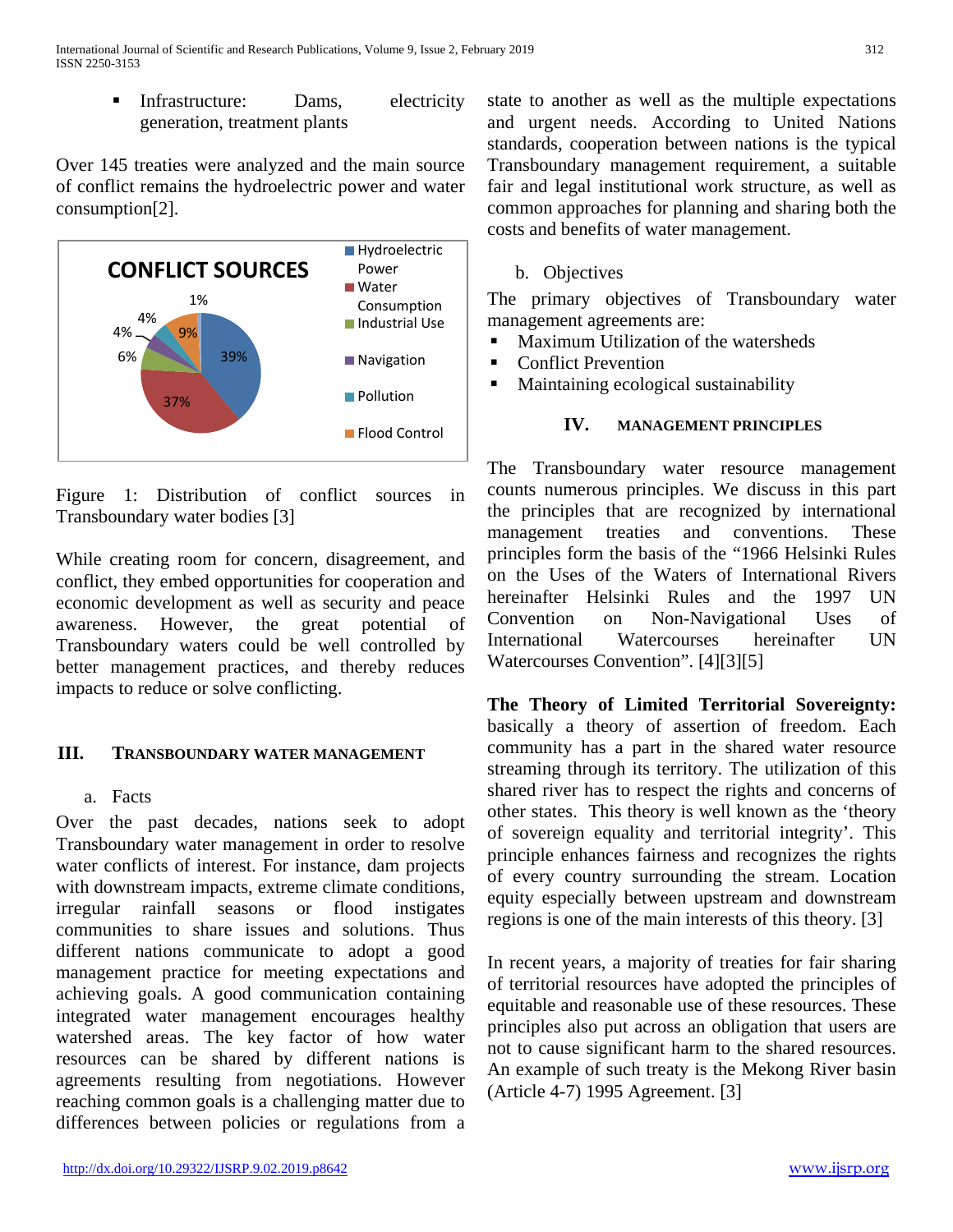## **Principle of Equitable and Reasonable Utilization:**

This principle entitles all the affected states to a reasonable and equitable share of the water resource. This is because it advocates for the bigger issue of limited territorial sovereignty.

Even though fair and rational use of the resources is determined by a principle of shared sovereignty and impartiality of rights, it doesn't mean that everyone will necessarily get an equal share of the water resource. Therefore, other relevant factors ought to be considered if there is going to be a fair and reasonable sharing of the water. These factors may include things like the size of the population, physical location, social and economic demands, etc. [6]

## **The theory of Obligation Not to Cause Significant Harm**

Respect of others is by definition de base of this principle. It is encouraged and accepted by international water and environment law. This theory is also integrated in all international water treaties and considered as an important part of agreements. International shared watercourses users might be aware of the impacts caused to others. It is not allowed to use the water by any harmful way to the other neighboring states, the health of its people, the safety or the sustainability of their environment or even the watershed living organisms however the main challenge in here is the exact definition of significant harm and to what extent it is recognized significant. [3]

#### **Principles of Notification**, **Consultation and Negotiation**:

The international legal documents mostly agree with principles that allow fair sharing of territorial water resources by all the riparian states in a shared watercourse. An example is Article 3 of the ILA's Complementary rules which are applicable to international resources. Such legal documents articulate however riparian state is entitled to the rights to be given prior notice, consulted and negotiated with by other riparian states who proposes a water use that may put at stake their rights and interests to the water use. It is not a surprise though those most upstream countries would have a tendency to oppose this principle. For example, Ethiopia (Nile Basin), Rwanda (Nile Basin) and Turkey (Tigris-Euphrates Basin) are upstream riparian countries that were the only countries to oppose the negotiation process of the 1997 UN Watercourses Convention (Articles 11-18). [7]

#### **Peaceful Settlement of conflicts:**

In case agreements cannot be reached after negotiation between the different states, modern international conventions and treaties of shared watercourses adopted a principle that seeks peaceful settlement between every country surrounding the water resource. [3]

## **Principles of Cooperation and Information Exchange**

This principle starts with a first important step that is promoting trust building through several activities where different parts are sharing information. This exchange is the beginning of a reliable institution for an efficient management of Transboundary waters. However every cooperation needs to set activities for every actor in order to meet certain goals. The principle of trust sharing and cooperation has been practiced for decades as a process oriented tool in the TWM.

According to The Regional Water Governance Project of the University of Arizona Transboundary water cooperation is divided into three categories[8].

- 1. **Shallow cooperation**: known by 'loose institutional cooperation', where structures like technical teams, task forces, joint committees are shifting instead of having an official bureaucratic mechanism or even an official headquarter. Partnerships are highly encouraged in this category. [8]
- 2. **Deep cooperation**: opposite of the principle mentioned before, this cooperation is based on a high level of financial independence also based on bureaucratic organizations instead of partnerships. Thus to secure a stability of management and reach high decision makers in order to achieve deep cooperation goals,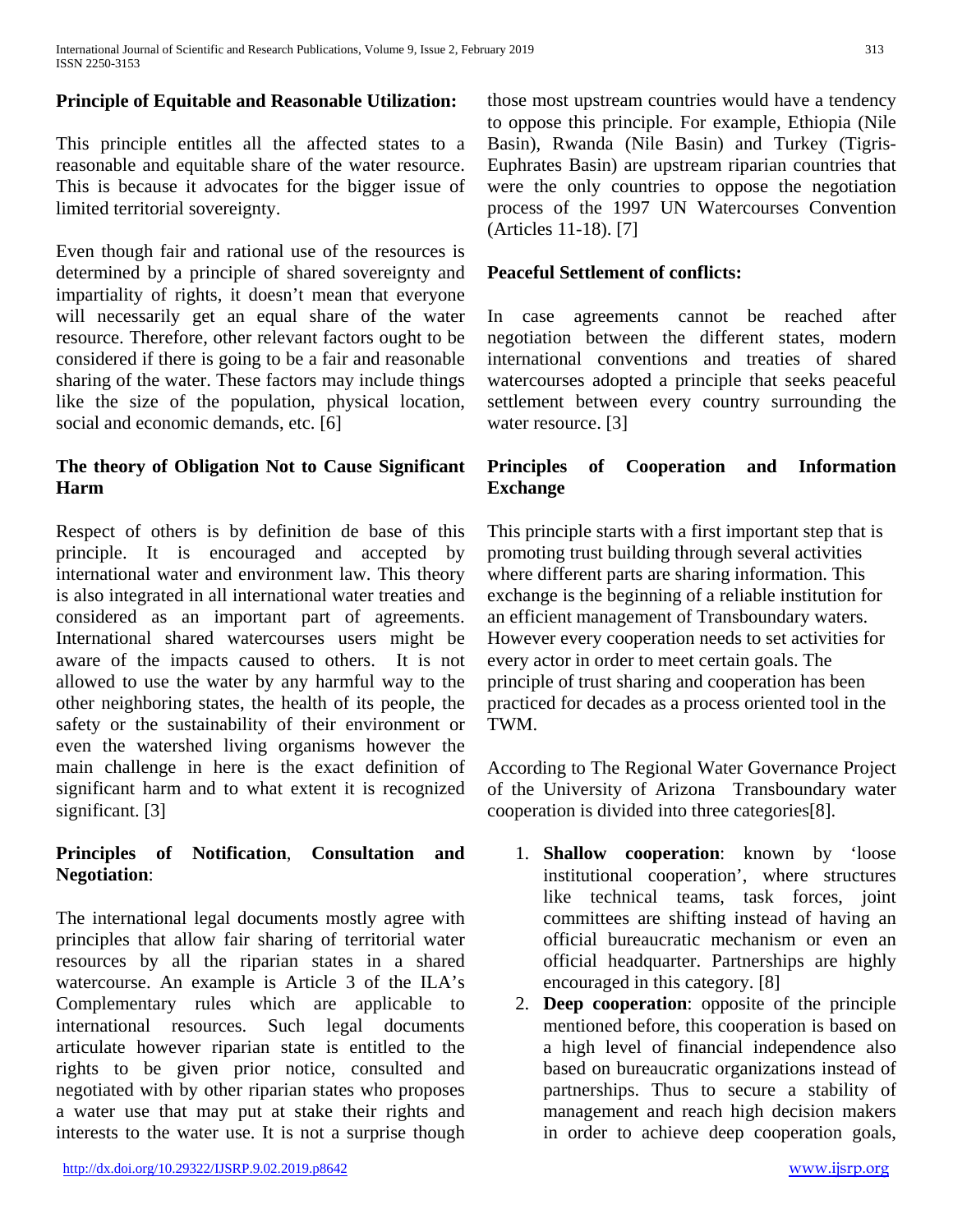through a more formal institutional arrangement. [8]

3. **Intermediate cooperation**: As an in between of the two cooperation above this one is characterized by a permanent headquarter and regular meetings between all parties where each participant has its independent staff. However at this level of bureaucratic organization there is no financial independency and thus depend on other punctual funding like donors as an example. [8]



Figure 2: levels of cooperation [8]

# **V. MANAGEMENT PRINCIPLES**

The challenges to effective Transboundary water management appear different in diverse parts of the world. In regions that are 'securitized' (where there is a strong focus on security issues such as military conflicts, for example the Middle East region), cooperation and advancement of cooperation beyond the water sector is arguably less likely than in regions where there are less pressing security issues. In other parts of the world, financing for appropriate institutional development for joint management is lacking, and in yet other contexts, under financing of much-needed infrastructural development to meet increased climate variability and change prevails. There follows an outline of the importance of adequate management of Transboundary waters and suggestions for ways in which it can be improved and developed, as well as the identification of a number of new challenges for the effective management of Transboundary waters.

## **I. IWRM (Integrated Water Resource Management)**

Through time integrated approaches have been proved to be best ways of managing Transboundary water resources

IWRM is an empirical concept that has been built on the experience of experts in the field. Although many parts of the concept have existed since time – it started from the first World Water Conference in Mar del Plata in 1977 – then after Agenda 21 and the World Summit on Sustainable Development of Rio in 1992 the concept took the shape of long discussions about what it means in the ground experience. So far, the integrated water resources management of the Global Water Partnership had positive returns. It states: "Integrated water resources management is a process that promotes the coordinated development and management of water, land and related resources to maximize equitable economic and social well-being without compromising sustainability" [8].

In order to achieve sustainable water resource management through efficient and acceptable practices, IWRM has been the most known approach around the world. However a better knowledge of advantages and disadvantages, challenges and a clear perspective of the accomplishments are important along with the awareness of water resources shortage and nature of Transboundary water bodies. TIWRM (Transboundary integrated water resource management) can then aim to meet sustainable goals.

IWRM involves two critical phases: The first one takes into consideration the Transboundary water resource management practices and the second dimension considers the ecosystem management contexts.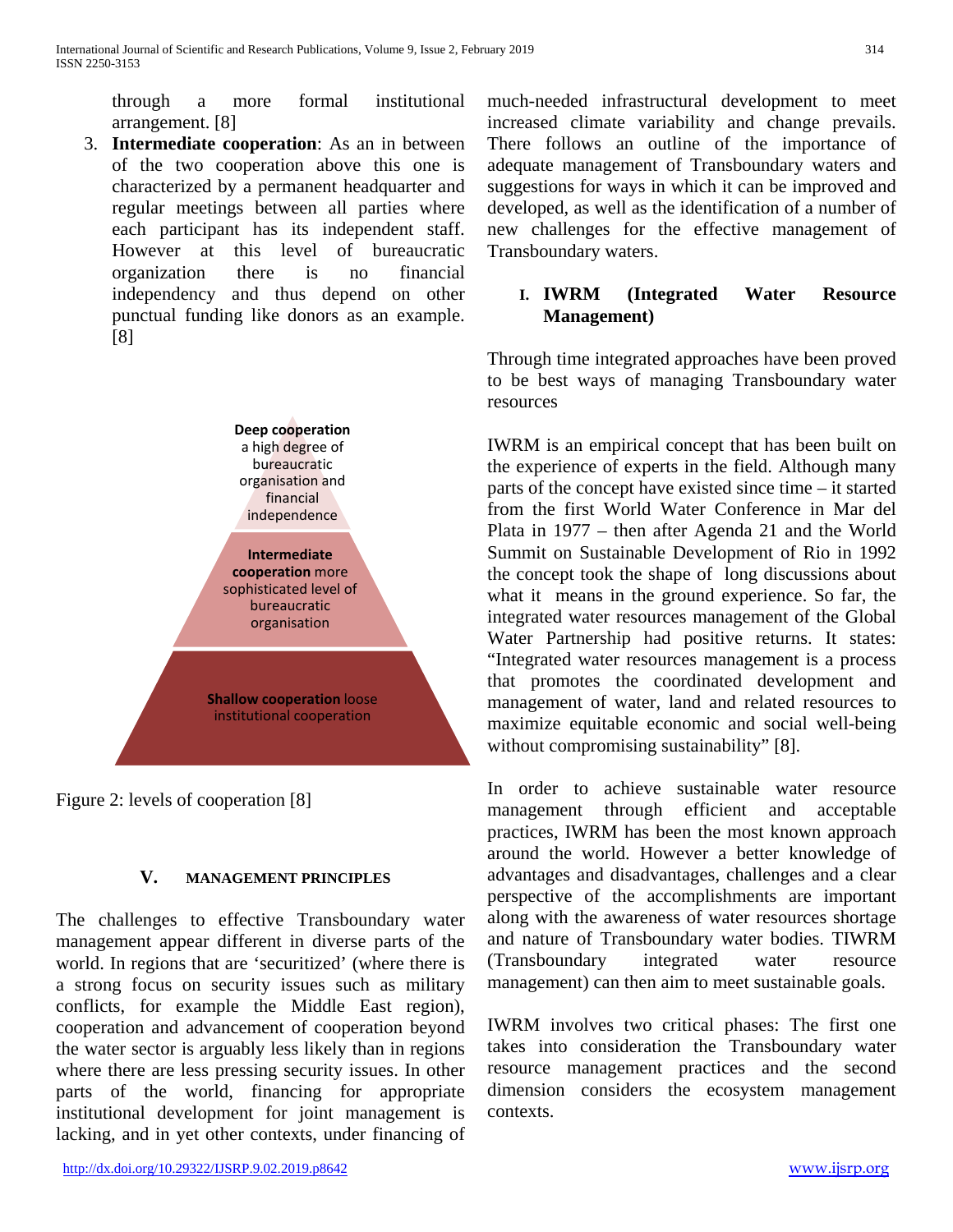A studyon the effectiveness of Integrated Water Resource Management in Transboundary conducted in 2001 by (name of the author) revealed that there are five fundamental imperative characteristics for good integrated river basin management:

- 1. Clear and strong institutional arrangements, supported by clear regulations, decrees, or agreements and with well-defined implementing procedures[9]
- 2. Good water-related data, information, systems, and models readily available to the river basin partners and those agencies and bureaus operating within the basin[9]
- 3. A complete and clear suite or package of basin-wide policies, procedures, and strategies to guide water and natural resource planning, management, and administration[9]
- 4. An appropriate form of communication and participation for all basin stakeholders and partners[9].
- 5. Basin sustainability performance indicators and an agreed approach to monitor and report on how the basin is being managed and the resources consumed and protected[9]

However, these attributes require trained staff, making capacity building programs necessary for the implementation of Integrated Water Resource Management.

## **VI. INTERGRATED WATER RESOURCE MANAGEMENT ON THE MEKONG RIVER**

The Mekong River Basin, in Southeast Asia, is the region's largest river basin shared by six countries. The basin is divided into two parts: The Upper Basin in Tibet and China, where the river is referred to as the Lancang Jiang and the Lower Mekong Basin (LMB) shared by Cambodia, Lao P.D.R., Thailand and Vietnam. The riparian countries of LMB have maintained a mechanism for collaboration since 1957, which is now widely praised as the "Mekong Spirit". Even though the region passed through difficult times in 1970s with political changes in basin countries and a number of conflicts among member states, the spirit of cooperation persisted. The initial objective of the cooperative mechanism was to plan and implement basin wide development of water resources through collaborative projects of infrastructure development for storage control and regulation of water use. However, very few of these planned projects were implemented[10].



Figure 3: Countries surrounding the Mekong River (WWF)

#### **Mekong River Water Use**

The Mekong River, the longest international river of Asia, is the ninth largest river in the world, spanning 4,909 km and draining an area of 795,000 km2, discharging 475 km3 of water annually. The river basin is heavily populated with over 72 million inhabitants[10].

The Mekong River originates from Himalayas in Tibet, passes through the deep and thinly populated gorges of Yunnan province in China and enters the Lower Mekong Basin near the Burmese-Laotian border. It continues through Laos to stretch along the Thai-Lao border and at the Khone waterfalls the river enters Cambodia before it slows down and discharges into the South China Sea through the Mekong Delta in the southern part of Vietnam (fig 3). Although the Mekong riparian enjoys abundant water resources, availability varies widely by country, by region within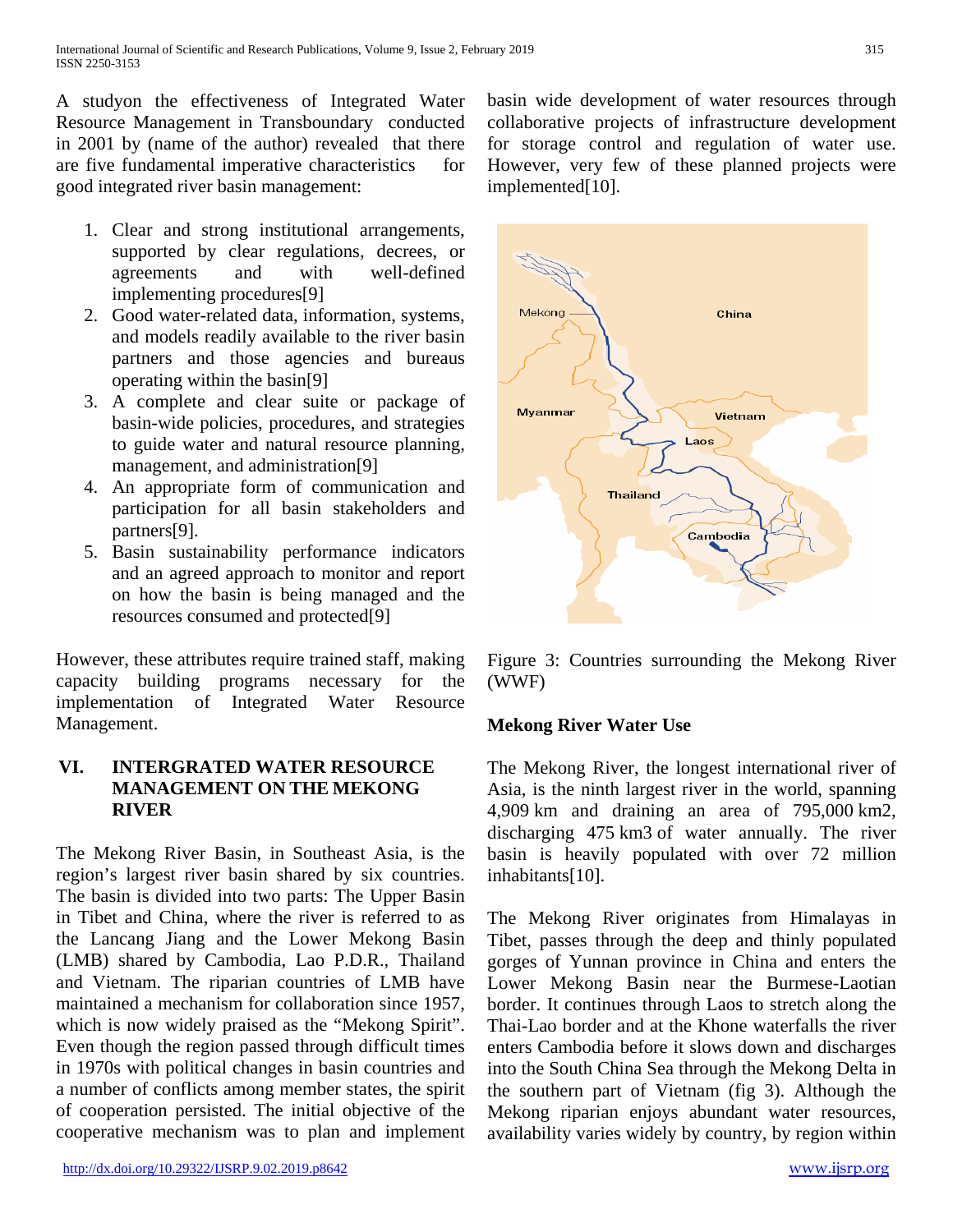countries and by season. Water availability in Laos and Cambodia depends virtually entirely on the Mekong. In Thailand and Vietnam, large regions are fully dependent on the Mekong River Basin resources. The Mekong is a major water source in Yunnan Province, China. Only Myanmar is not that dependent on Mekong waters. On a per capita basis, Laos has the largest internally renewable water resources in the region at 55,305 m3 /yr, whereas Thailand has the lowest per capita resources availability among the riparian countries in the lower basin, at 3,559 m3 /yr, as indicated below[11].

| Country  | Availability          |                          | Withdrawals           |                          | Withdrawal share of<br>availability |
|----------|-----------------------|--------------------------|-----------------------|--------------------------|-------------------------------------|
|          | (km <sup>3</sup> /yr) | (m <sup>3</sup> /cap/yr) | (km <sup>3</sup> /vr) | (m <sup>3</sup> /cap/yr) | (%)                                 |
| Cambodia | 88                    | 8,585                    |                       | 98                       |                                     |
| China    | 2,812                 | 2.292                    | 500                   | 407                      | 18                                  |
| Laos     | 270                   | 55,305                   |                       | 205                      | $\leq$                              |
| Myanmar  | 606                   | 13,024                   | 4                     | 86                       | < 12                                |
| Thailand | 210                   | 3,559                    | 33                    | 559                      | 16                                  |
| Vietnam  | 318                   | 4,479                    | 65                    | 915                      | 20                                  |

Figure 4: Water resources availability and withdrawal in Mekong Basin States 1995

## **Mekong River Commission**

# **Approaches**

The establishment of the Mekong River Commission (MRC) following the signing of "Agreement on Cooperation for the Sustainable Development of the Mekong River Basin" in 1995 by the Governments of the four riparian countries is a major step in broadening the scope of cooperation in all fields of basin development and resource management, river navigation, flood control, fisheries, agriculture, power production and environmental protection. Furthermore, the MRC has made a major move from a project-by-project approach to a strategic planning approach to guide development of a comprehensive series of programs, namely the Water Utilization Program (WUP), Basin Development Plan (BDP) and Environment Program (EP) that will directly contribute to cooperative, basin wide sustainable development activities[12].

# **Achievements**

The MRC Decision Support Framework (DSF) developed during the period 2001 to 2007 under the Water Utilization Project (WUP) and through a participatory process of the four-member countries. This framework provides a powerful analytical basis to understand the behavior of the river basin, to assess associated impacts on the natural environment and people's livelihood and to assess the magnitude of biophysical changes through natural and man-made interventions in the LMB. Consequently the results were presented in a report by MRC at the 3<sup>rd</sup>World Water Forum 2003 in the International Network of Basin Organization (INBO), highlighting the achievements of the programs and providing a brief on excellent points [13].

- $\triangleright$  Adoption of an agreement on information and data sharing among the four member countries;
- $\triangleright$  Establishment and use of a web-based flood forecasting system[14];
- $\triangleright$  Establishment and use of a web-based dry season river monitoring[14];
- Formulation of a regional flood management program[14];
- $\triangleright$  Development and adoption of water utilization rules (the latest being the preliminary procedures for notification, prior to consultation and an agreement)[14];
- $\triangleright$  Historic hydrological data exchange between China [13];
- $\triangleright$  Creation of a hydropower strategy;
- Research coordination within the Mekong under the CGIAR Challenge Program[15];
- $\triangleright$  Improved communication strategies that have raised the profile and increased awareness of the organization, i.e. internet communication, technical publication, and media exposure[15];
- $\triangleright$  Integrated training and junior riparian professional program (MRC MEKONG);
- Development of an integrated approach to agriculture, irrigation, and forestry;
- $\triangleright$  Implementation of the basin development planning process with the main focus on a subbasin approach[16];
- $\triangleright$  Support for development of a navigation program[15];
- Establishment of the inland fisheries research institute in Phnom Penh[17].

## **Integrated Water Resource Management**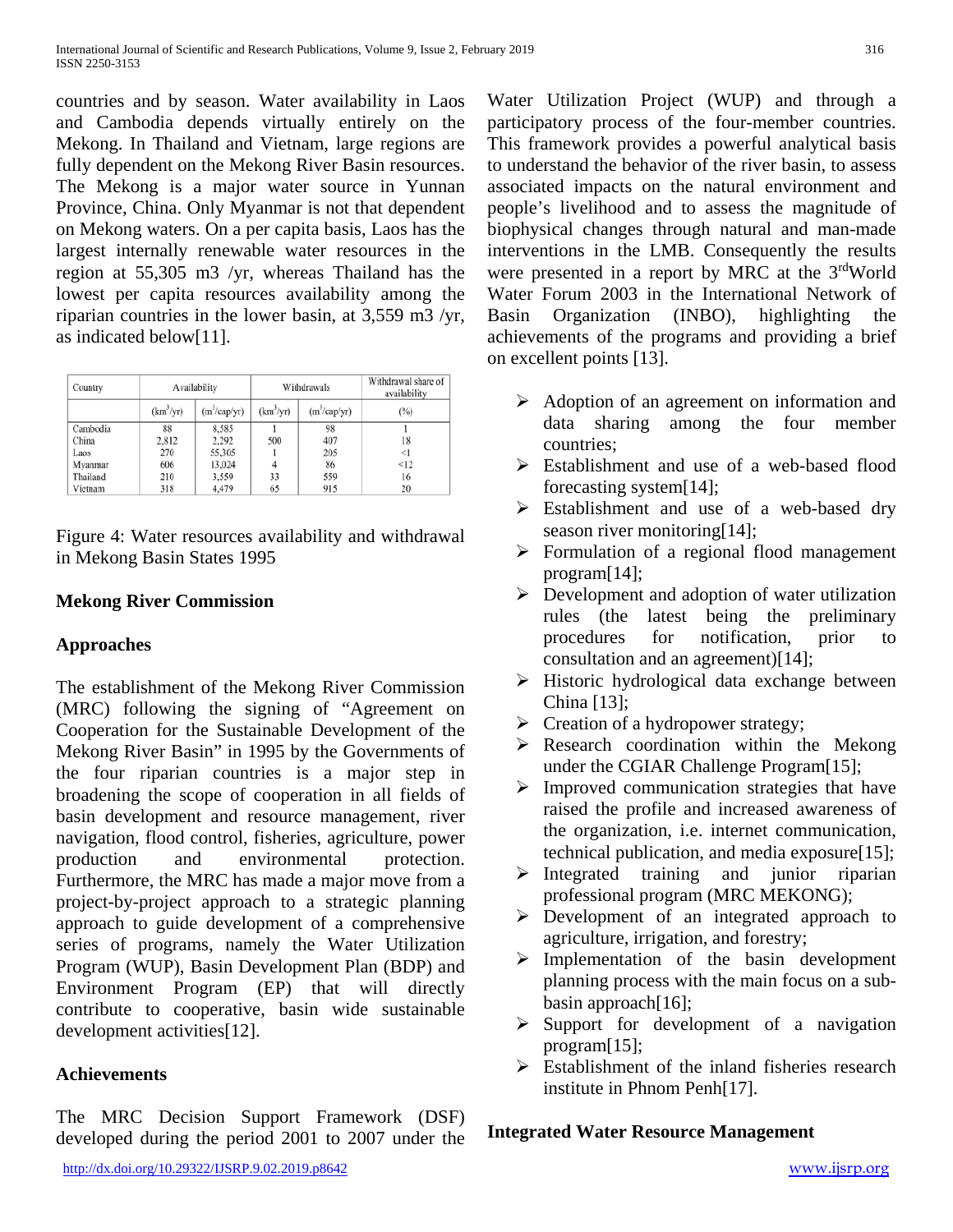The Mekong Integrated Water Resource Management Project is built on 15 years of experience and achievements of MRC, particularly the Water Utilization Project (WUP), which operated from 2000 to 2007 The Project concept was prepared in June 2008 on the basis of the input from MRC member countries and from a series of regional consultations. A more detailed project concept and preparation plan, which was prepared in February 2009, drew on earlier documents and offered an implementation strategy with clearly defined objectives, outcomes, outputs, and activities, implementation arrangements, and risk analysis. The project was structured around three principle elements: firstly the project context and rationale, second the objective and design, and third the implementation and management. These are preceded by a general introduction which establishes the background and provides an overview of the development context and principles which underpin the project[14]

The project contains three interlinked components at basin (regional), Transboundary and national project levels[18]. The regional component provides the overall framework of the principles, procedures and guidelines for Integrated Water Resources Management (IWRM) and water utilization negotiations. The Transboundary and national work will be framed within the regional framework.

## **Integrated Water Resource Management effectiveness**

The IWRM process acknowledges the Transboundary consequences of development decisions from riparian countries of the Mekong river basin. The MRC as an intergovernmental river basin organization relies on the approval of approaches by its Member States. This is done through the basin development plan process aimed to raise awareness on these Transboundary consequences in national decision making by including various national agencies and other stakeholders. The water utilization project has been further promoted through a number of initiatives under the Mekong Transboundary management. It has been known in the lower Mekong basin that China's development of hydropower has significant impacts on the water flow. This has influenced the context of the collaborative planning for the development and It follows from the above that the main benefit sought for the Mekong River Basin is the sustainability of the Basin for long term and equitable use by all riparian states. With coherent efforts for IWRM at all levels (basin, national, sub-basin and Transboundary), the basin water and related resources can be developed in an integrated manner, balancing interests between sectors, countries and stakeholder groups for "a prosperous, environmentally sound and socially just Mekong River Basin". The main benefits sought for the LMB Countries are related to the strengthening of their water resources management capabilities and to poverty alleviation. In all countries, the capacity of the line agencies responsible for the management of water and related resources and the newly established River Basin Organizations (RBOs) will be strengthened through training, tools, river basin planning, and the implementation of on-the-ground projects that will alleviate poverty and demonstrate practical ways for Transboundary cooperation[16][19].

# **VII. CONCLUSION**

The implementation of Integrated Water Resource Management is multifaceted and difficult in nature. This process is even more complicated when it involves two or more countries using the same river basin.

The last part of this paper centers on the application of IWRM in the Transboundary Mekong River. It attempts to identify the existing bilateral treaties between the riparian countries and pinpoints the constraints and benefits of integrated water management along the basin. This study also highlights the principles related with Transboundary WRM that are essential to ease IWRM implementation in international river basins. Based on the knowledge gained from the Mekong case, cooperation and shared responsibilities are necessary for effective and efficient Transboundary water resource management. Effective cooperation and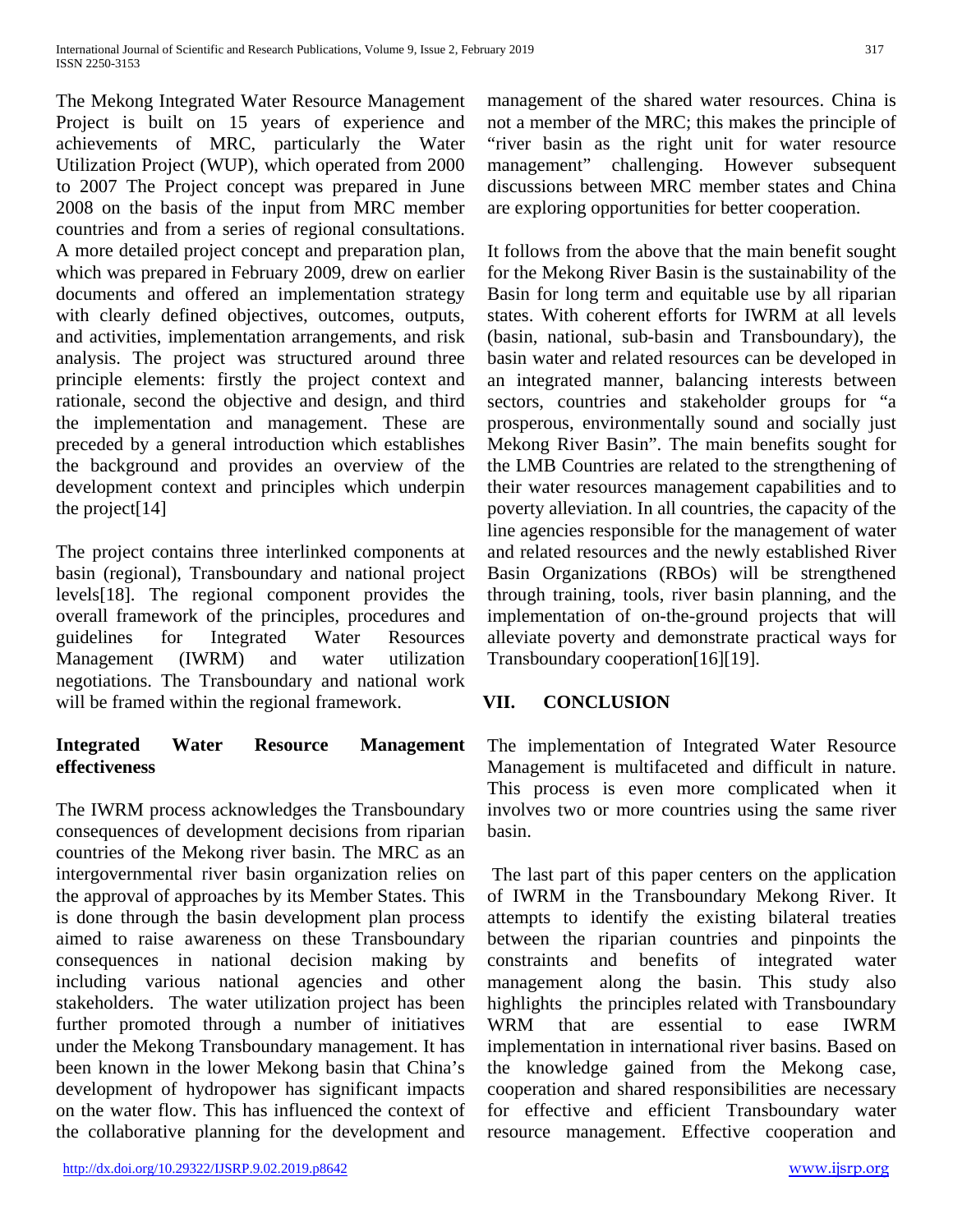coordinated management of shared resources remain the major challenges that countries face in recent times. There is the need for national governments and regional organizations sharing water resources to increase cooperation on Transboundary water to achieve common country goals and healthy ecosystems for the benefits of all parties involved.

#### **References**

- [1] UNESCO, "Transboundary Waters UN-Water Thematic Paper Sharing Benefits, Sharing Responsibilities,." 2013.
- [2] P. H. Gleick, "International\_Security\_Gleick\_1993.Pdf." .
- [3] RAHAMAN, "Principles of Transboundary Water Resources Management and Ganges Treaties Water Resources Development Vol. 25, No. 1, 159–173." 2009.
- [4] UNESCO & Green Cross International, "UNESCO & Green Cross International, From Potential Conflict to Co-operation Potential:Water for Peace, Japan." 2003.
- [5] A. K. Gerlak, "Regional Water Governance and Institutional Arrangements around Transboundary Waters." 2007.
- [6] United Nations, "UN Watercourses Convention." 1997.
- [7] V.-M. Manner, E. H. & Metsa¨lampi, "The Work of the International Law Association on the Law of International Water Resources (Finland: Finnish Branch of International Law Association)." 1988.
- [8] A. K. Gerlak, R. G. Varady, and A. C. Haverland, "Hydrosolidarity and international water governance," *International Negotiation*, vol. 14, no. 2. pp. 311–328, 2009.
- [9] Bruce P. Hooper and Gareth James Lloyd, "Report on IWRM in Transboundary Basins UNEP-DHI Centre for Water and Environment." 2001.
- [10] C. Kuenzer, I. Campbell, M. Roch, P. Leinenkugel, V. Q. Tuan, and S. Dech, "Understanding the impact of hydropower developments in the context of upstreamdownstream relations in the Mekong river

basin," *Sustainability Science*, vol. 8, no. 4. pp. 565–584, 2013.

- [11] C. Ringler, "Optimal water allocation in the Mekong river basin,ZEF Discussion Papers on Development Policy," no. 38. 2001.
- [12] H. Jan, N. Ipsen, J.-C. Torkil, H. Larsen, and P. Lindgaard-Jorgensen, "Integrated Water Resources Management in Action." p. 22, 2009.
- [13] Consultant's Final Report, "Mid-term Review" of the MRC Strategic Plan 2006-2010." 2009.
- [14] MRC, "Mekong Integrated Water Resources Management Project." 2010.
- [15] GWP, *The Handbook for Integrated Water Resources Management in Transboundary Basins of Rivers, Lakes and Aquifers*, no. March. 2012.
- [16] A. D. Gupta, "Challenges and Opportunities for Integrated Water Resources Management in Mekong River Basin," *Role of Water Sciences in Transboundary River {…}*. 2011.
- [17] E. Baran and E. Baran, *Cambodian inland fisheries . WorldFish Center ,* no. January. 2014.
- [18] N. R. King, "NATIONAL BIODIVERSITY STRATEGY AND ACTION PLAN, National Council for sustainable Development," no. February, 2016.
- [19] Dr. Waltina Scheumann Dr. Susanne Neubert:, "German Development Institute (DIE) Transboundary water management in Africa Deutsches Institut für Entwicklungspolitik." 2010.

## **Authors**

**First Author** – Kawthar Boudahri

Master's Degree Candidate, Environmental Science; Institute of Environment and Sustainable Development (IESD), College of Environmental Science and Engineering, Tongji University, Shanghai, P. R. China. Email: [kb.kawthar@gmail.com](mailto:kb.kawthar@gmail.com)

**Second Author** AL-HASSAN Abdul Wahab, Master's Degree Candidate, Environmental